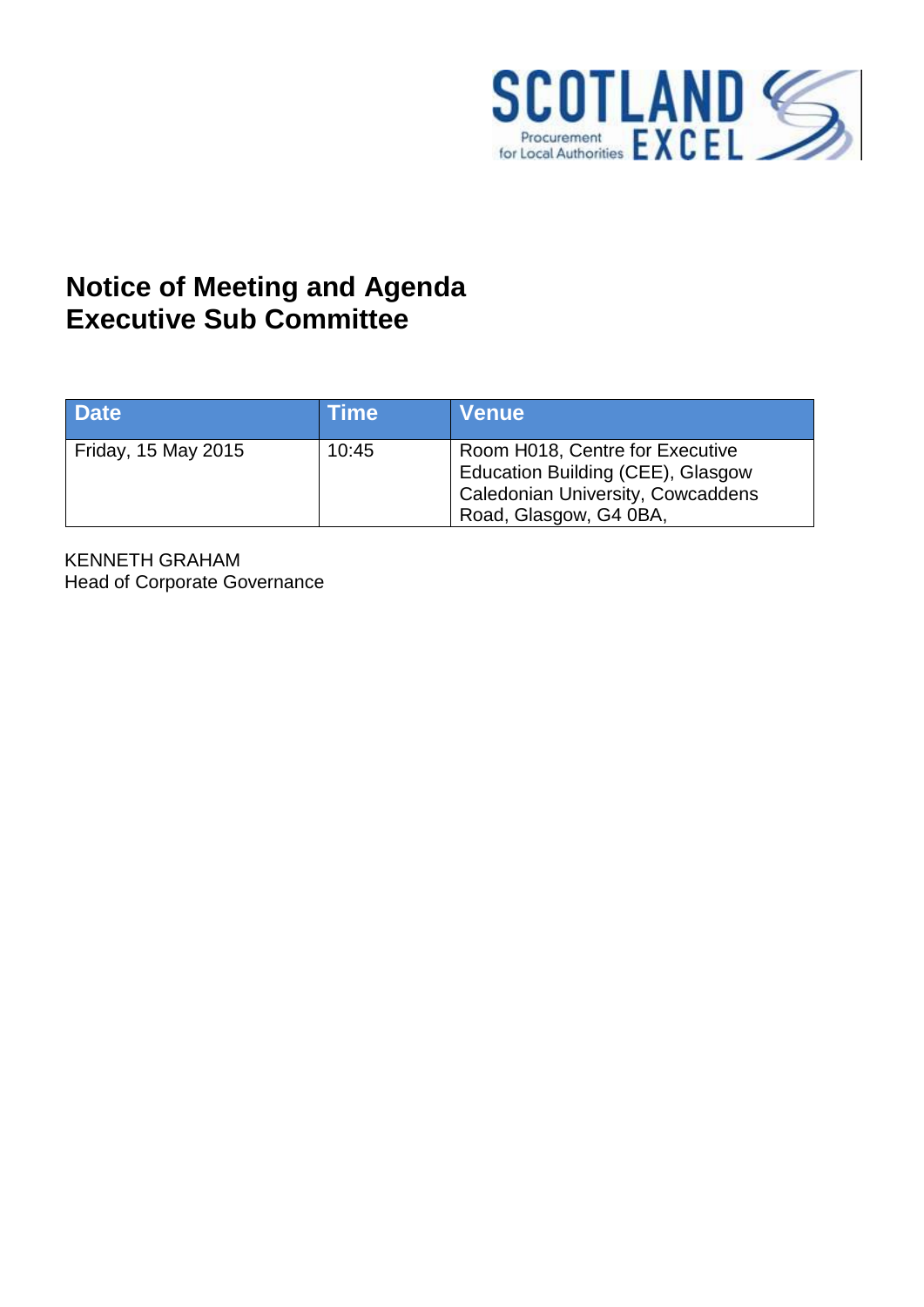## **Items of business**

**During consideration of the following items of business, the meeting will be open to the press and public.** 

## **Apologies**

Apologies from members.

|              | <b>Declarations of Interest</b><br>Members are asked to declare an interest in any item(s) on the agenda<br>and to provide a brief explanation of the nature of the interest. |           |
|--------------|-------------------------------------------------------------------------------------------------------------------------------------------------------------------------------|-----------|
| 1            | <b>Minute of Executive Sub Committee</b><br>Minute of Meeting of the Executive Sub Committee held on 27 March,<br>2015.                                                       | $5 - 10$  |
| $\mathbf{2}$ | Revenue Budget Monitoring Report to 27 February, 2015<br>Joint report by the Treasurer and the Director.                                                                      | $11 - 14$ |
| 3            | Update on the 2015-18 Corporate Strategy and<br><b>Operational Plan</b><br>Report by Director.                                                                                | $15 - 28$ |
| 4            | <b>Scotland Excel Year End Report 2014/15</b><br>Report by Director.                                                                                                          | $29 - 34$ |
| 5            | <b>Employee Absence Management Report</b><br>Report by Director.                                                                                                              | $35 - 38$ |
| 6            | <b>Associate Member Report</b><br>Report by Director.                                                                                                                         | $39 - 42$ |
| 7            | <b>Contracts for Approval - Care Homes for Adults with</b><br><b>Learning Disabilities</b><br>Report by Director.                                                             | $43 - 60$ |